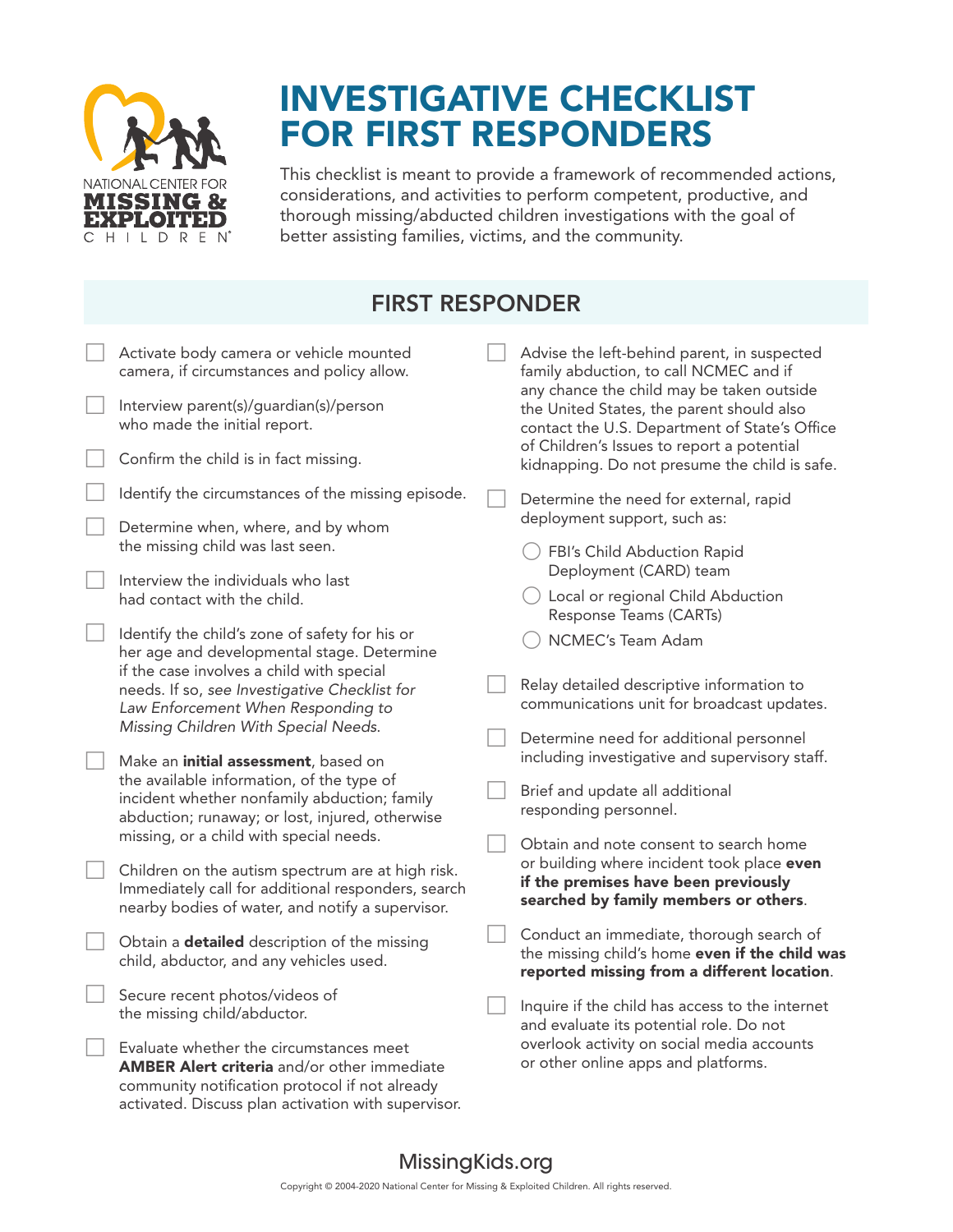Identify and separately interview everyone at the scene. Make sure their interview and identifying information is properly recorded. To aid in this process, if possible, take pictures or record video images of everyone present. Vehicle mounted or body cameras may be helpful with this task.

- { Note name, address, home/business phone numbers of each person.
- ${\bigcirc}$  Determine each person's relationship to the missing child.
- { Note information each person may have about the circumstances surrounding the missing episode.
- Determine when/where each person last saw the child.
- ${\bigcirc}$  Ask each one, "What do you think happened to the child?"
- Seal/protect scene and area of the child's home, including the child's personal articles such as hairbrush, diary, photos, and items with the child's fingerprints/footprints/ teeth impressions. Determine if any of the child's personal items are missing. If possible, photograph/take videos of these areas.

 Evaluate the contents and appearance of the child's room/residence.

 Ascertain if the child has a cellphone or other electronic communication device and obtain the most recent records of their use.

 Extend search to surrounding areas and vehicles, including those abandoned, and other places of concealment such as abandoned appliances, pools, wells, sheds, or other areas considered to be "attractive nuisances."

 Treat areas of interest as potential crime scenes including all areas where the child may have been or was going to be located.

 Determine if surveillance or security cameras in the vicinity may have captured relevant information.

 Review sex offender registries to determine if registered individuals live/work in the area or might otherwise be associated with the case. Call NCMEC at 1-800-THE-LOST® (1-800-843-5678) to request assistance with this step.

- { Obtain names/addresses/phone numbers of the child's friends/associates and other relatives and friends of the family.
- $\bigcirc$  Determine if any suspicious activity or people were seen in the area.
- ${\bigcirc}$  Determine if any people were seen who seemed unusual, strange, or out-of-place.
- Continue to keep communications unit apprised of all appropriate developing information for broadcast updates.
- Interview other family members, friends/ associates of the child, and friends of the family to determine:
	- $\bigcirc$  when each last saw the child.
	- $\bigcirc$  what they think happened to the child.
	- $\bigcirc$  if the child had complained about being approached by anyone.
	- $\bigcirc$  child's social networking accounts and usernames.
	- $\bigcirc$  if the child utilizes chat apps on their cellphone.
	- $\bigcirc$  if the child has mentioned meeting anyone online.

 Ensure information regarding the missing child is entered into the National Crime Information Center's (NCIC) Missing Person File no more than two hours after receipt of the report and any information about a suspected abductor is entered into the NCIC Wanted Person File. Ensure the entry includes a Child Abduction (CA) flag if appropriate.

 Prepare missing child poster/flier with the child/ abductor's photo and descriptive information. Distribute in appropriate geographic regions. Call NCMEC at 1-800-THE-LOST® (1-800-843-5678) for assistance with this step.

Prepare reports/make all required notifications.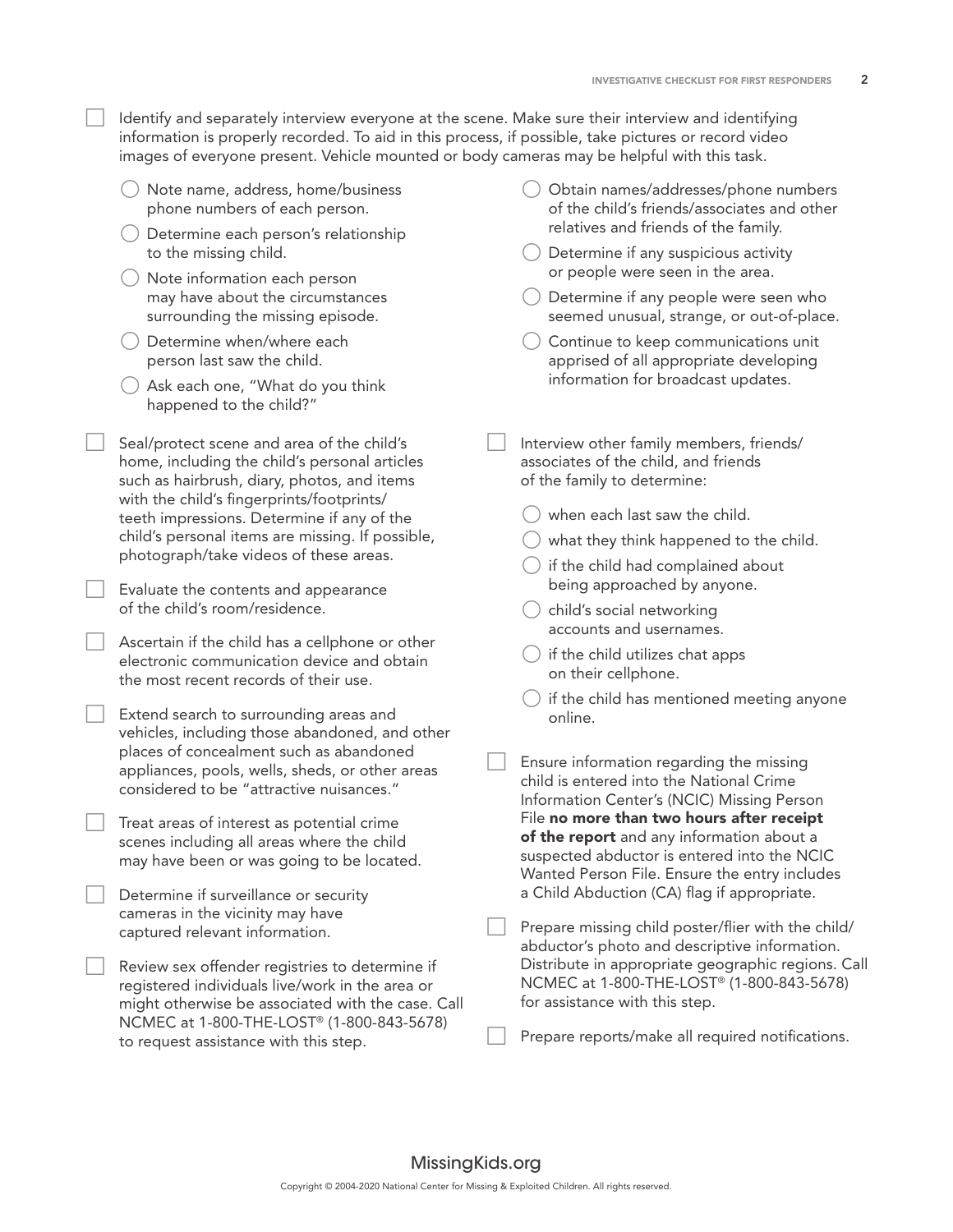## SUPERVISORY OFFICER

| Obtain briefing and written reports from<br>the first responding officer and other<br>personnel at the scene. Call and report the<br>case to the National Center for Missing<br>& Exploited Children (NCMEC). | Confirm all the required resources,<br>equipment, and assistance necessary to<br>conduct an efficient investigation have been<br>requested and expedite their availability.                                                          |
|---------------------------------------------------------------------------------------------------------------------------------------------------------------------------------------------------------------|--------------------------------------------------------------------------------------------------------------------------------------------------------------------------------------------------------------------------------------|
| Decide if circumstances meet the protocol in<br>place for activation of an <b>AMBER Alert</b> and/<br>or other immediate community notification<br>systems, if not already activated.                         | Ensure coordination/cooperation among<br>all law enforcement personnel involved<br>in the investigation and search effort.<br>Verify all required notifications are made.                                                            |
| Determine if additional personnel are<br>needed to assist in the investigation.                                                                                                                               | Ensure all agency policies and<br>procedures are in compliance.                                                                                                                                                                      |
| Establish a command post away<br>from the child's residence.                                                                                                                                                  | Be available to make any decisions or<br>determinations as they develop.                                                                                                                                                             |
| Review responding officer recommendations<br>for additional resources. Consider<br>further support from:                                                                                                      | Use media including print, radio, television,<br>and the internet/social media to assist in the<br>search throughout the duration of the case.                                                                                       |
| <b>State/Territorial Police</b><br>Missing Child Clearinghouse<br>Federal Bureau of Investigation (FBI)<br><b>Specialized Units</b><br><b>Victim-Witness Services</b>                                         | Collaborate with your agency's<br>communications team (PIO/PAO) to<br>disseminate information appropriately to<br>the public. Designate a representative<br>to coordinate public communications<br>if your agency does not have one. |

{ United States Marshals Service (USMS)